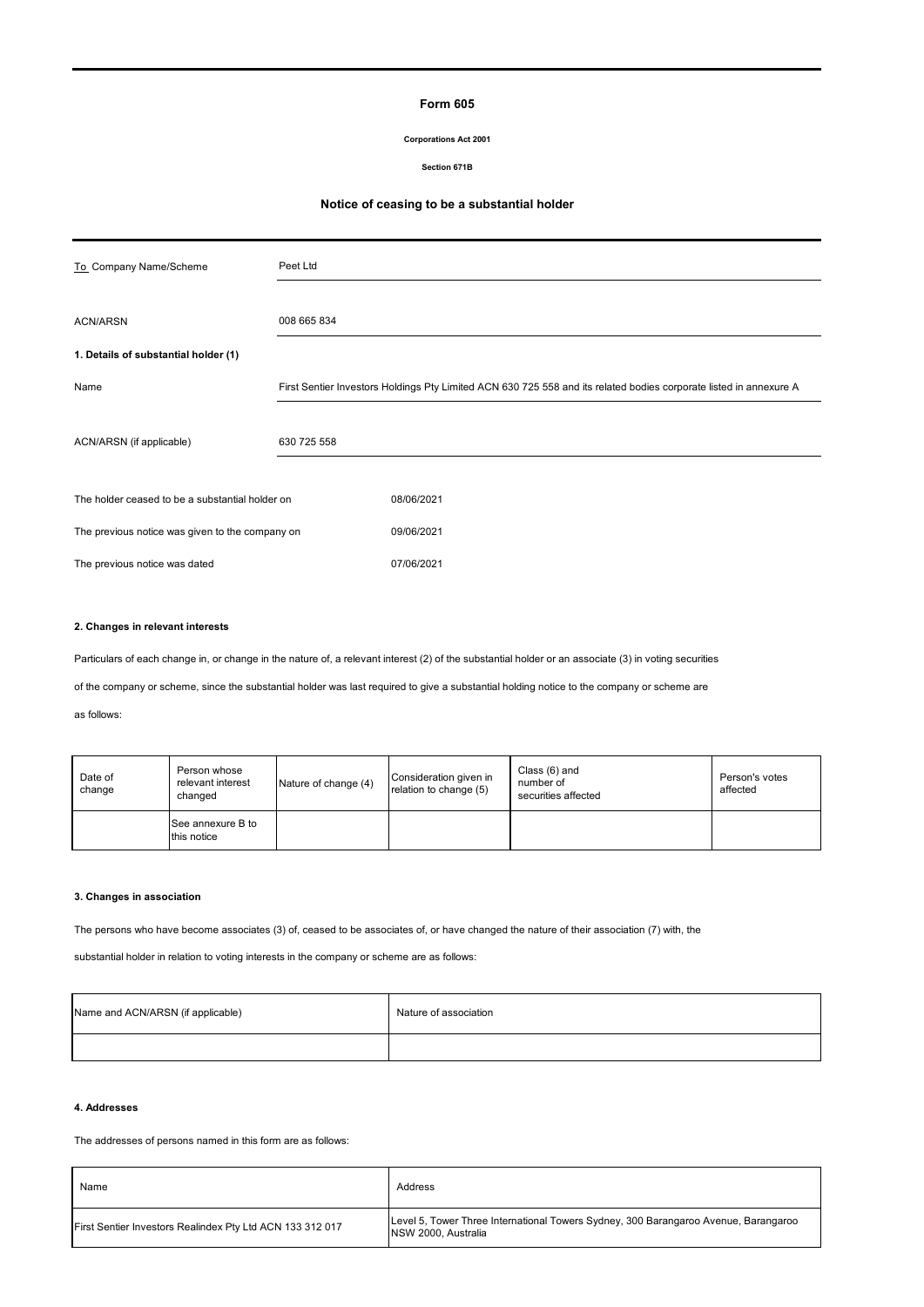| First Sentier Investors (Australia) IM Ltd ACN 114 194 311 | Level 5, Tower Three International Towers Sydney, 300 Barangaroo Avenue, Barangaroo<br>INSW 2000. Australia |  |  |
|------------------------------------------------------------|-------------------------------------------------------------------------------------------------------------|--|--|
| Mitsubishi UFJ Financial Group                             | 2-7-1, Marunouchi, Chiyoda-ku, Tokyo 100-8330, Japan                                                        |  |  |

# **Signature**

| print name | Rachel Lim   | capacity | <b>Company Secretary</b> |
|------------|--------------|----------|--------------------------|
| sign here  | V<br>ICRANCE | date     | 10/06/2021               |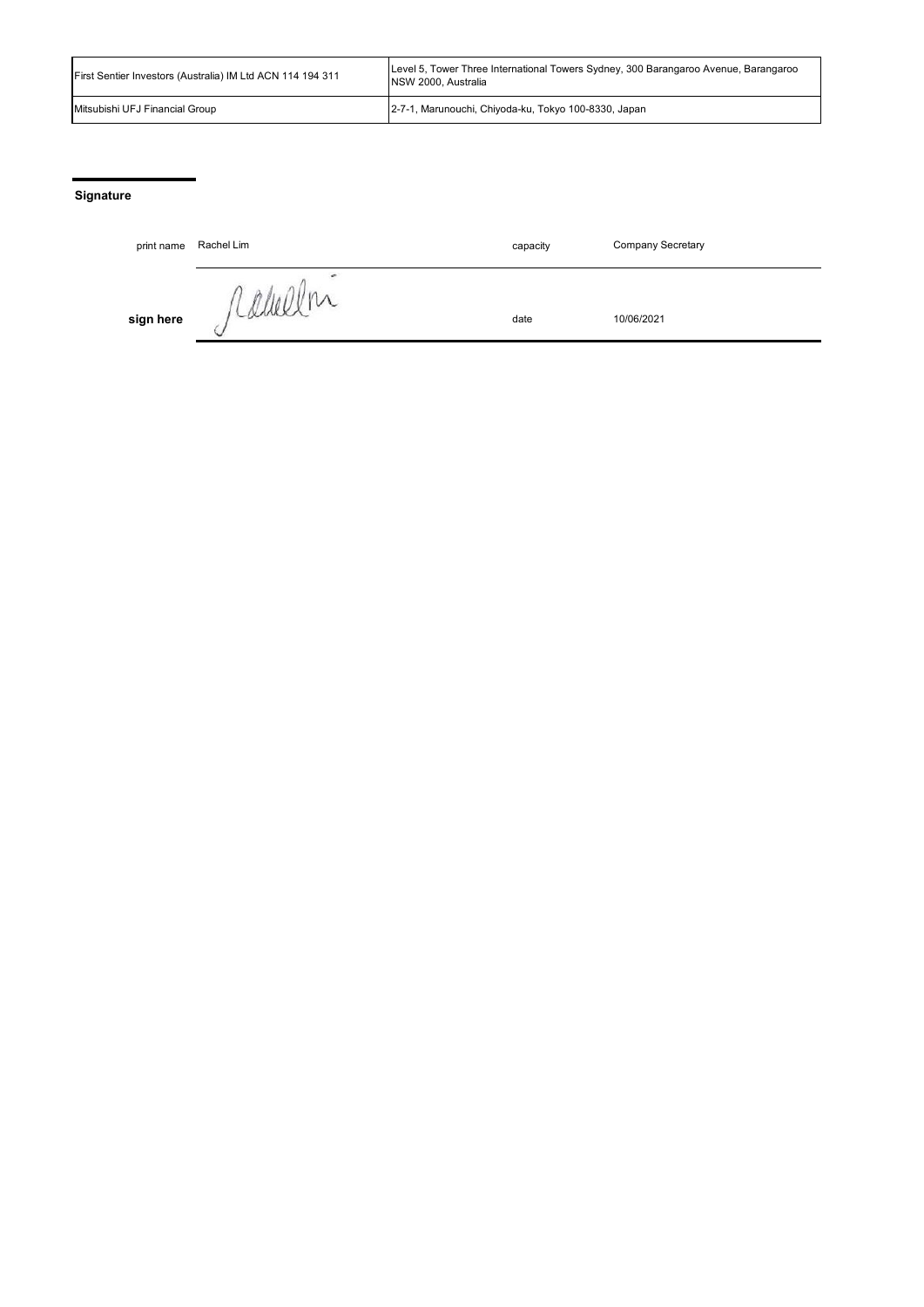## **Annexure A**

This is Annexure A referred to in Form 605, Notice of ceasing to be a substantial holder dated 08/06/2021

raulen

Rachel Lim

Company Secretary

Dated the 10/06/2021

## **SCHEDULE**

SI Holdings Limited (Company No. SC109439) CFSIM (Company No. 00153197) First Sentier Investors (Luxembourg) EDIF I MC S.A.R.L (Company No. B128117) First Sentier Investors (Luxembourg) EDIF II GP S.Á.R.L (Company No. B204413) First Sentier Investors (Japan) Limited (Company No. 0104-01-093090) First Sentier Infrastructure Managers (International) Limited (Company No. 298444) First Sentier Investors (Australia) IM Ltd (ACN 114 194 311) First Sentier Investors (Luxembourg) EDIF I Feeders MC S.A.R.L (Company No. B134314) First Sentier Investors (Ireland) Limited (Company No. 629188) First Sentier Investors (Australia) Infrastructure Holdings Ltd (ACN 085 313 926) First Sentier Investors (Australia) Infrastructure Managers Pty Ltd (ACN 101 384 294) First Sentier Investors (Hong Kong) Nominees Limited (CR NO. 0206615) First Sentier Investors (Australia) RE Ltd (ACN 006 464 428) First Sentier Investors (Hong Kong) Limited (CR No. 0206616) First Sentier Investors (Australia) Services Pty Limited (ACN 624 305 595) First Sentier Investors (Hong Kong) AMC Limited (CR NO. 0580652) First Sentier Investors Europe Holdings Limited (Company No. 03904310) First Sentier Investors Asia Holdings Limited (ACN 054 571 701) Mitsubishi UFJ Financial Group, Inc (Registration No. 0100-01-073486) First Sentier Investors (UK) Funds Limited (Company No. 02294743) First Sentier Investors (UK) IM Limited (Company No. SC047708) First Sentier Investors (UK) Services Limited (Company No. 03904320) First Sentier Investors (US) LLC (File Number 546 9442) First Sentier Investors (Malta) Limited (Company Code C41267) First Sentier Investors (Malta) Holdings Limited (Company Code C41260) First Sentier Investors (Singapore) Holdings Limited (Registration No. 199901706Z) First Sentier Investors (Singapore) (COMPANY NO. 196900420D) Mitsubishi UFJ Trust and Banking Corporation (Registration No. 0100-01-008770) FSIB LTD (Registration No. 26193) First Sentier Investors Strategic Investments Pty Limited (ACN 625 765 399) First Sentier Investors Realindex Pty Ltd (ACN 133 312 017) First Sentier Investors International IM Limited (Company No. SC079063)